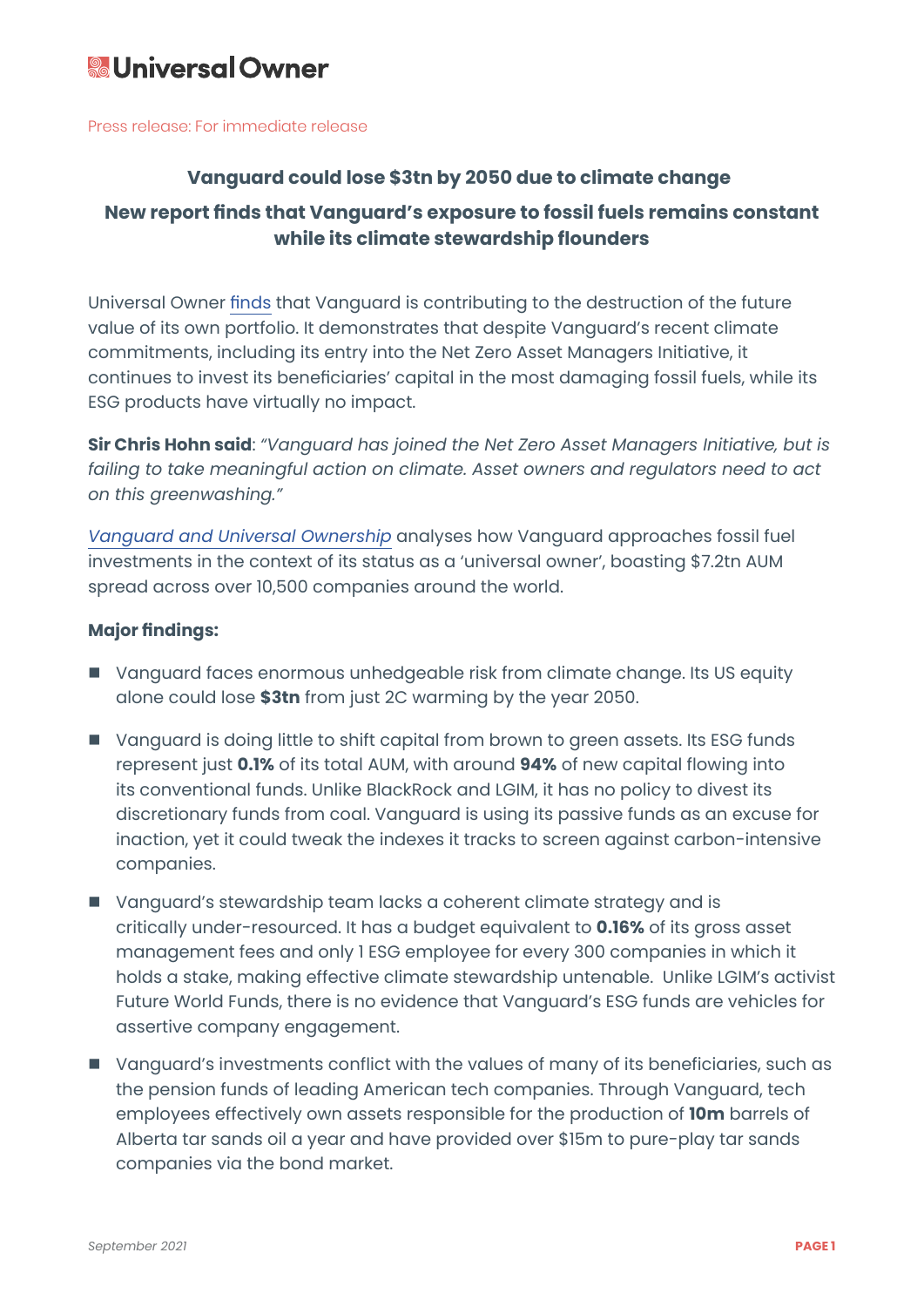## **& Universal Owner**

## **Dr Ben Caldecott, Director of the Oxford Sustainable Finance Programme at the University of Oxford said:**

*"Vanguard, like many other asset managers, now needs to walk the talk on climate change. Given its size and scale, Vanguard has the opportunity to constructively shape emerging norms and practices. Clearly, for engagement and stewardship activities to actually make a difference and deliver for clients, new resources and strategies will need to be deployed. Financing polluting companies in primary markets when those companies don't have credible Paris aligned transition plans also needs to be reconsidered urgently. There is no time to lose."*

*Vanguard and Universal Ownership* shows that this lackadaisical approach to climate change can be traced back to Vanguard's misconstrual of its place in the market. Vanguard has an interest in the *systemic* health of the market because it owns a representative slice of the market. Yet it focuses upon *individual* company risk disclosure. This approach has two fatal flaws.

First, the risk that climate change poses to individuals firms is not the same as the risk those firms pose to the climate – or the market. A firm can reduce its risk of climate regulation by, for example, simply relocating.

Second, the risks that companies disclose are often vague, while the criteria investors use to price-in climate risk are wildly inconsistent. Even when the share price of risk exposed companies does fall, there is no evidence that this does anything to change its real-world emissions.

The future value of Vanguard's portfolio depends on the health of the market as a whole. By failing to act on climate change, it is putting its own holdings at risk, at the expense of the beneficiaries who have placed their money in Vanguard's trust.

#### **Thomas O'Neill, Director, Universal Owner:**

 *"The analysis shows that Vanguard is not representing beneficiaries' best interests on climate. Vanguard fails to internalize the proposition that its portfolios' future value is dependent on the stability of the biosphere and to implement a stewardship and fossil fuel financing policy commensurate with the threat.*

*The May 2021 IEA NZE report recommends 'no new fossil fuel investment as from today.' As part of its response and to align with the goals of the Paris Accord, Vanguard could signal it will no longer finance or support the refinancing of fossil fuel investments through debt capital markets. Such a move would be a major, tangible step in the transition of global finance away from high-carbon energy sources."*